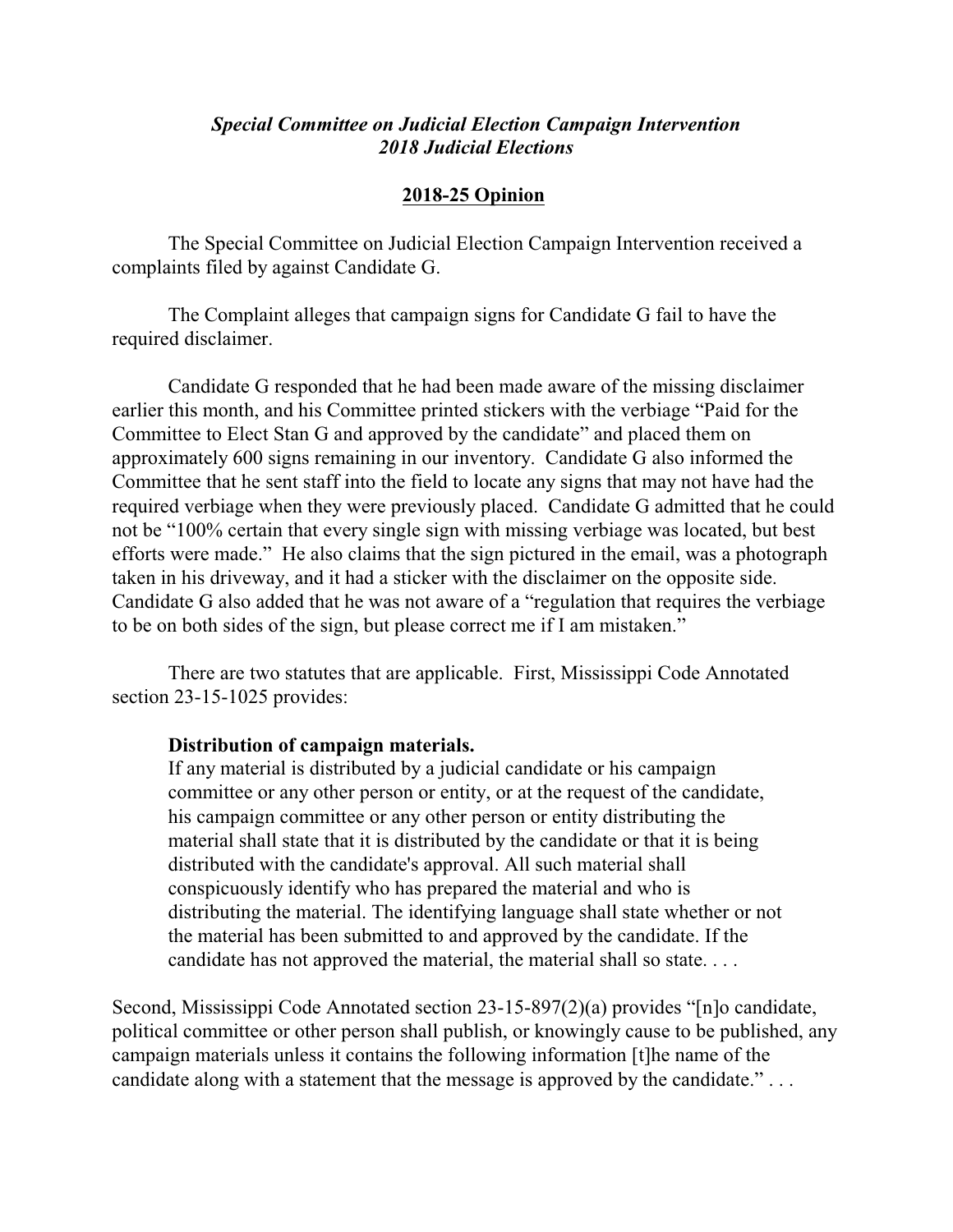The Special Committee concludes that it does not have sufficient evidence to determine whether Candidate G or his Committee has committed a violation of either of the cited statutes. The Special Committee has determined that Candidate G and his Committee have made a good faith effort to place the required disclaimer on every campaign sign. However, the Special Committee is of the opinion that section 23-15- 1025 requires that "[a]ll such material shall conspicuously identify who has prepared the material and who is distributing the material." This language requires that the disclaimer be on each side of a sign that has printed campaign related material. The Special Committee instructs Candidate G and his Committee to place the disclaimer on make a good faith effort to place the disclaimer on each campaign sign that has printed campaign material.

Also, in his response, Candidate G filed a complaint that his opponent was placing illegal signs in several cities that have ordinances that require no signs larger than 2 square feet in residentially zoned areas of the city limits. According to this complaint, Candidate F has signs of at least 18 square feet in residential areas of each of these cities.

In Opinion 2018-05, the Special Committee decided that the request for an opinion failed to include sufficient information to determine whether a candidate violated a law or committed an unethical or unfair campaign practice. The Special Committee noted that in *Reed v. Town of Gilbert, Ariz.*, 135 S.Ct. 2218 (2015), the United States Supreme Court ruled unconstitutional a local sign ordinance that set time limits for display by political candidates. However, because of the lack of sufficient facts or information to determine whether *Reed* would apply to the sign ordinance referenced, the Special Committee declined to act on the request for an opinion.

Here, as in Opinion 2018-05, the Special Committee has decided that the complaint failed to include sufficient information to determine whether a candidate violated a law or committed an unethical or unfair campaign practice. Therefore, the Special Committee declines to act on this complaint.

This opinion is limited to the scope and authority of the Special Committee under the Mississippi Code of Judicial Conduct.

 $\_$  , and the contribution of the contribution of  $\mathcal{L}_\mathcal{A}$  , and the contribution of  $\mathcal{L}_\mathcal{A}$ 

Any questions should be in writing and directed to:

*Special Committee on Judicial Election Campaign Intervention* Attn: Darlene Ballard Executive Director Mississippi Commission on Judicial Performance 660 North Street, Suite 104